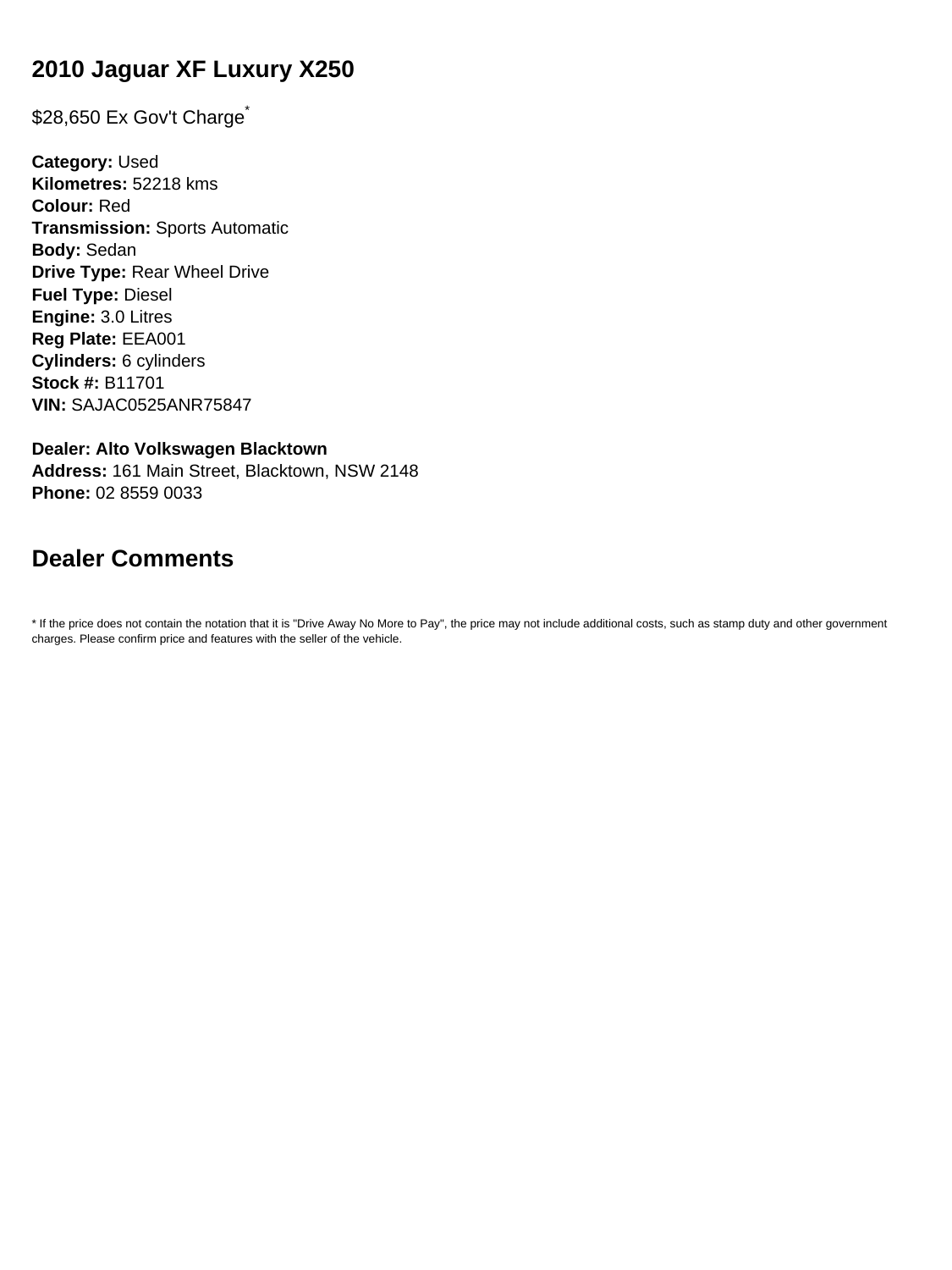# **Features and Specifications**

## **Audio, Visual & Communication**

Audio - Aux Input Socket (MP3/CD/Cassette) Audio - MP3 Decoder 8 Speaker Stereo **Bluetooth System** Bluetooth System CD Stacker - 6 disc In Dash/Cabin Multi-function Control Screen - Colour Speed Dependant Volume Stereo

### **Instruments & Controls**

GPS (Satellite Navigation) and Gaugust Caugust - Metallic Faces Navigation System - DVD Audio Navigation System - DVD Video Speed Limiter **Trip Computer** Speed Limiter **Trip Computer** Trip Computer

Leather Seats - Partial **Leather Steering Wheel** Metallic Finish Interior Inserts **Woodgrain - Facette** 

## **Lights & Windows**

Woodgrain - Inserts

**Interior**

Headlamps Automatic (light sensitive) Laminated Windscreen Power Windows - Front & Rear Rain Sensor (Auto wipers) Rear View Mirror - Electric Anti Glare Tail Lamps - LED

## **Safety & Security**

Airbag - Passenger **Airbags - Head for 1st Row Seats (Front)** Airbags - Side for 1st Row Occupants (Front) Alarm with Motion Sensor Brake Assist Central Locking - Key Proximity Central Locking - Once Mobile Central Locking - Remote/Keyless ABS (Antilock Brakes) Control - Corner Braking Control - Electronic Stability **Control - Control - Park Distance Rear** Control - Traction EBD (Electronic Brake Force Distribution) Engine Immobiliser **Integrated Security System** Seatbelt - Pretensioners 1st Row (Front) Seatbelt - Pretensioners 2nd Row (Rear Centre) Seatbelt - Pretensioners 2nd Row(Rear Outer seats) Airbag - Driver

### **Seating**

Electric Seat - Drivers with Memory Electric Seats - 1st Row (Front) Headrests - Integrated 2nd Row Seats - 2nd Row Split Fold

### **Steering**

Adjustable Steering Column - Power & Memory **Multi-function Steering Wheel** Power Steering - Speed Sensitive